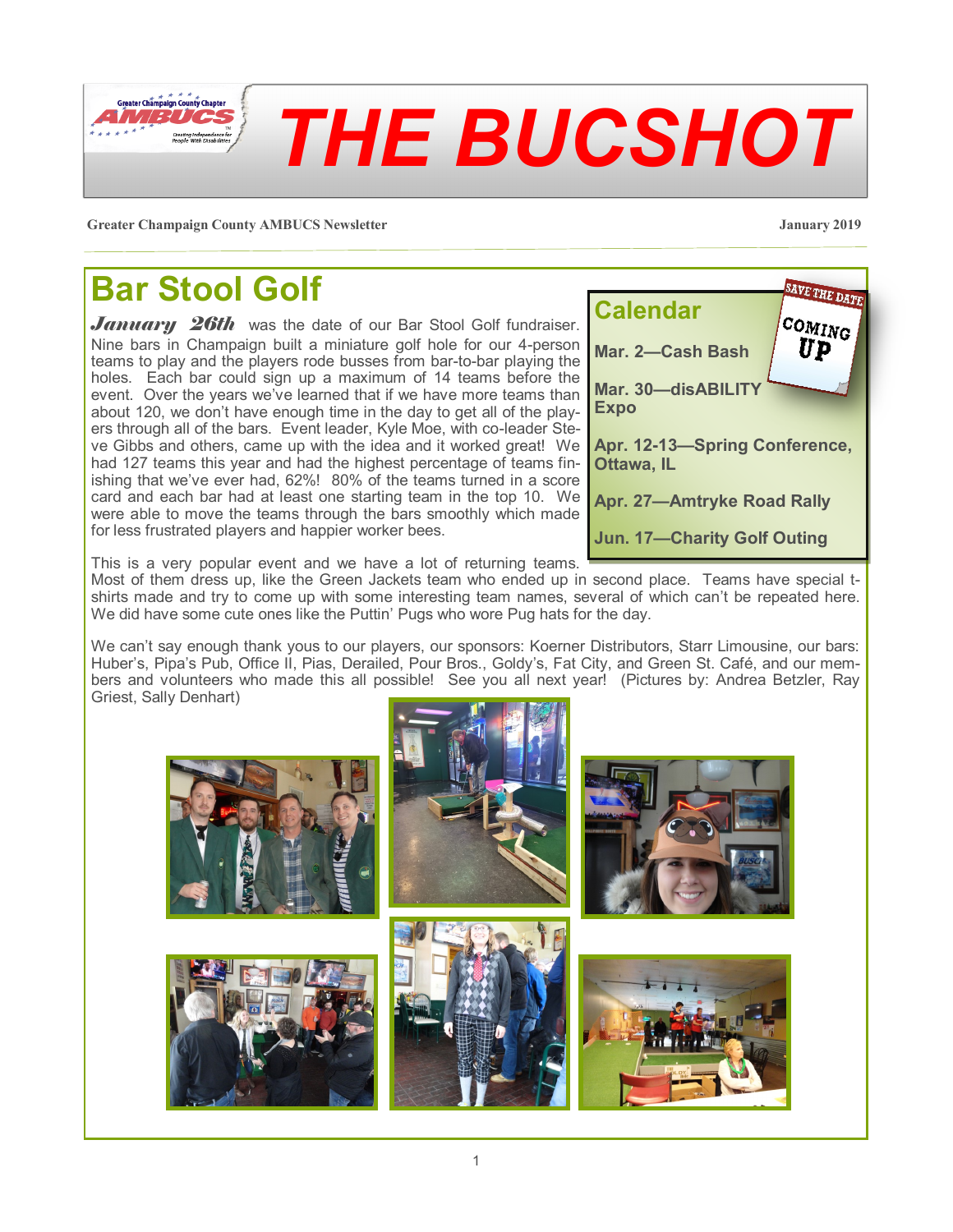#### **Lunch Guests**

tickets and money to Keith Jamieson's office at Ecowater.

tendees can see first hand where the funds go.

*In January*, we were honored to have guests from Developmental Services Center (DSC) and Wells Fargo. Janis McTeer from DSC came by to thank us for all the support we give to their various events. She told us a little about what DSC is doing these days. Gary Swerington from Wells Fargo stopped by to find out more about what we do after giving us a grant for Amtrykes. Gary is member Kyle Moe's boss.

# **disABILITY Expo**

*March* 30th the date for the annual disABILITY Expo sponsored by the Champaign County Mental Health and Champaign County Developmental Disabilities Boards. This event provides full access for people with disabilities to information and resources from a wide variety of agencies and organizations. GCC AMBUCS staffs a booth to showcase our Amtrykes and ramp building efforts. Member, Sally Denhart, will organize our participation and will need some volunteers to staff the booth. The event is held at the Vineyard Church in Urbana from 9am to 2pm. Mark your calendars!

### **Tidbits**

*Kim VanEngelenburg,* has been having some health issues and has been in and out of the hospital. Please send good thoughts and prayers.

*Ray and Deb Griest* took a 3-week vacation starting on the west coast. Their trip began with a backscenes tour of the making of floats for the Rose Parade. They attended the Rose Parade then left for a cruise through the Panama Canal.

*Renae' Strawbridge* missed some of the cold January weather. She was helping a friend celebrate her birthday in Las Vegas.



games throughout the night and we plan on giving away an Amtryke so that at-

Tickets can be purchased from any AMBUC member or from event leader, Don Dunlap, 217-202-3061. Members are strongly encouraged to turn in sold tickets and money ASAP so that we know have many still need to be sold. Please take





**Cash Bash**